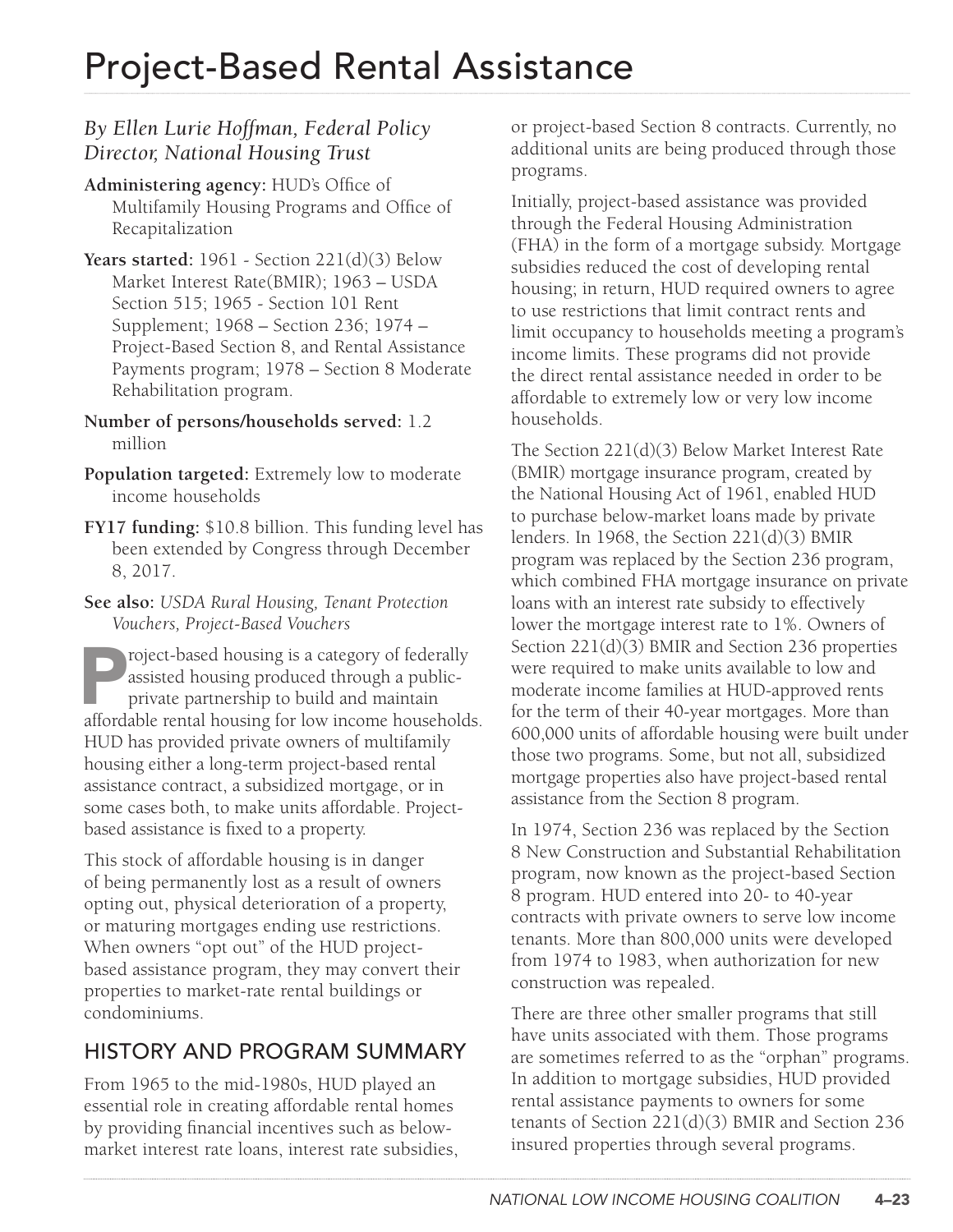The Section 101 Rent Supplement program (Rent Supp) was authorized by the Housing and Urban Development Act of 1965. Many of those properties received Loan Management Set-Aside (LMSA) Section 8 contracts due to rapidly rising operating costs in the mid-1970s. Currently, there are two active Rent Supp contracts covering 140 units. Both of these projects are currently considering a conversion to a long-term project-based voucher (PBV) contract under the Rental Assistance Demonstration (RAD).

Some Section 236 properties were provided additional rental assistance through the Rental Assistance Payments (RAP) program, authorized by the Housing and Community Development Act of 1974. RAP payments were made to owners on behalf of very low income tenants unable to afford the basic rent with 30% of their income. RAP reduces tenant payment for rent to 10% of gross income, 30% of adjusted income, or the designated portion of welfare assistance, whichever is greater. Most RAP contracts converted to Section 8 LMSA contracts. Currently there are 22 active RAP contracts covering 1,271 units. Of these, five projects covering 3,856 units are being reviewed by HUD's Office of Recapitalization for a conversion to a long-term PBV contract under RAD. All remaining properties are considering a RAD conversion as well.

Another form of rental assistance is the Section 8 Moderate Rehabilitation (Mod Rehab) program, designed in 1978 to stimulate moderate levels of rehabilitation to preserve affordable housing. Mod Rehab provides project-based rental assistance for low and very low income residents, but unlike other project-based Section 8 programs, the agreement is between the owner and a local public housing agency (PHA). Like project-based Section 8, residents pay 30% of adjusted income for rent, while rental assistance pays the balance. The program was repealed in 1991 and no new projects are authorized for development. There were approximately 18,486 Mod Rehab units and approximately 13,000 Mod Rehab single room occupancy units in 2017.

The Office of Rural Development at the U.S. Department of Agriculture administers two rental housing programs, Section 515 and Section 521. The Section 515 program provided subsidized mortgage loans that developed more than 550,000 rental units for very low to moderate income households. Started in 1963, budget cuts reduced production dramatically after 1979. The stock of Section 515 units has been dwindling due to mortgage prepayment and deteriorating physical conditions. The Section 521 program is a projectbased subsidy available for Section 515 projects (as well as Section 514/516 farm worker projects) that subsidizes the difference between the contract rent and a tenant rent payment of 30% of income.

#### ISSUE SUMMARY

Today, more than 1.2 million households live in homes with project-based rental assistance. Sixtyfour percent of these households include someone who is disabled or elderly. The average household income is less than \$12,000. Another 300,000 households live in homes with one of the other forms of project-based assistance, but without rental assistance.

For project-based Section 8 rental assistance, HUD enters into Housing Assistance Payment (HAP) contracts with owners. These contracts can be renewed in 1-, 5-, or 20-year increments. However, funding for the contracts is provided 12 months at a time. Tenants pay 30% of their monthly adjusted income for rent and utilities, and HUD pays the owner the difference between the contract rent and the tenant's portion. The average monthly subsidy per unit in 2016 was \$715. New residents in project-based Section 8 units can have income of no more than 80% of the area median income (AMI), with 40% of new admissions required to have incomes below 30% of AMI.

New residents of Section 221(d)(3) BMIR properties can have incomes up to 95% of AMI, although those in Section 236 properties can have incomes up to 80% of AMI, though the median annual household income for residents of these properties is between \$11,000 and \$12,000. Since no new units are being constructed, the challenge today is ensuring that federally assisted affordable housing is not permanently lost, either through physical deterioration, or as a result of properties being converted to non-affordable uses, such as high-rent units or condominiums, when a HUD-subsidized mortgage is either prepaid or matures, or when an owner decides not to renew an expiring projectbased Section 8 contract.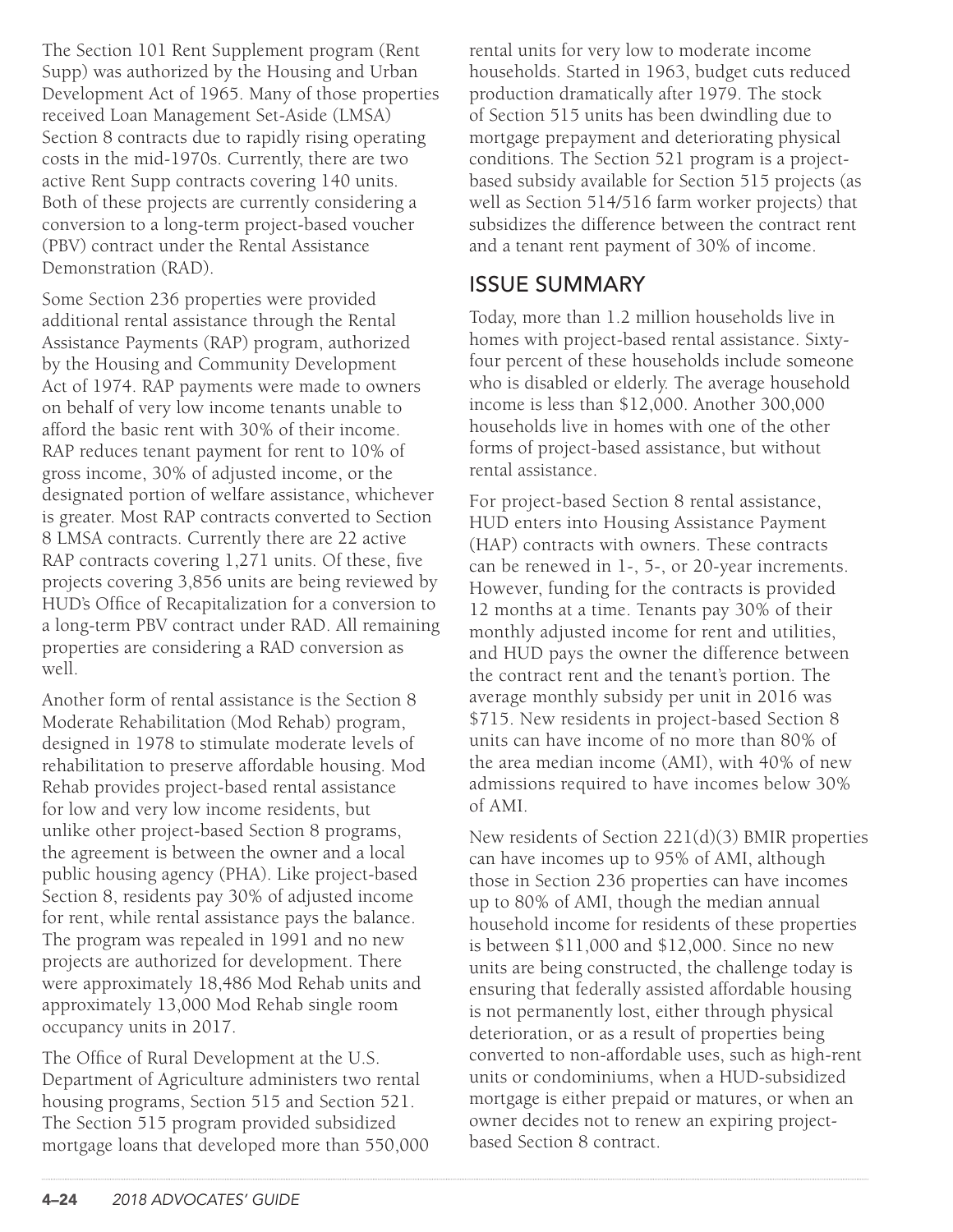There are several specific conversion risks for rental housing with project-based assistance.

**Mortgage Prepayment.** Although Section 236 and Section 221(d)(3) BMIR mortgages originally had 40-year terms, program regulations allowed most for-profit owners to prepay their mortgages after 20 years. By prepaying, in most cases owners may terminate income and rent restrictions and any Section 8 rent subsidy. Owners must give tenants at least 150 days' advance notice of an intention to prepay. Upon prepayment, tenants are eligible for Tenant Protection Vouchers (TPVs), or in some cases an enhanced voucher, that allows a tenant to either remain in the property or find new affordable rental housing with the voucher assistance.

**Maturing Mortgages.** Tens of thousands of low income families face escalating rents if affordability protections are not extended for properties with maturing Section 236 and Section 221(d)(3) BMIR mortgages. Residents living in apartments with affordability protections but without project-based Section 8 contracts do not currently qualify for enhanced vouchers or other rental assistance when the HUD-subsidized mortgage expires. Using data from the National Housing Preservation Database, the National Housing Law Project identified more than 41,880 unassisted units in 343 properties in 44 states and the District of Columbia at risk of mortgage maturity or the expiration of use restrictions or assistance between FY16 and FY22. (Tenants remain eligible despite the expiration of restrictions prior to FY15, subject to owner application.)

**Expiring Project-Based Section 8 Assistance Contracts.** When project-based Section 8 contracts expire, owners may choose to opt out of their contracts, enabling them to increase rents to market levels or to convert units to market-rate condominiums, thereby rendering apartments unaffordable to lower income tenants. Owners must give tenants one-year advance notice of intent to opt out. Most tenants will receive enhanced vouchers to enable them to remain in their homes. According to the Urban Institute, of the approximately 1.34 million active PBRA units, more than 446,000 units (33%) are at risk of losing their [affordability status](http://www.urban.org/sites/default/files/alfresco/publication-pdfs/2000943-Evidence-Based-Reform-of-Federal-Rental-Assistance.pdf), according to calculations from the [National Housing Preservation Database.](http://www.preservationdatabase.org/) Of the PBRA units currently at risk, the majority (397,000 units) are so because of contracts that expire within the next 24 months.

**Enhanced Vouchers.** Special voucher assistance is provided to tenants who would otherwise be displaced due to rising rents or condo conversion if an owner prepays a Section 221(d)(3) BMIR or Section 236 mortgage, or if an owner opts out of a project-based Section 8 contract. HUD is required by statute to provide enhanced tenant-based vouchers to tenants in such properties in order to enable them to afford to remain in their homes. Enhanced vouchers pay the difference between 30% of the tenant's income and the new rent, even if that rent is higher than the PHA's payment standard. Tenants have a right to remain in their apartments after conversion to market rents. Owners must accept enhanced vouchers. If a tenant with an enhanced voucher moves to another property, the enhanced voucher converts to a regular voucher and the unit they occupied is unfortunately no longer affordable to any lower income household.

**Mark-to-Market and Mark-Up-to-Market.** Some FHA-insured properties with expiring project-based Section 8 contracts have rents that exceed market rents. Upon contract renewal, HUD is required to reduce rents to market level, creating a cash crunch for those properties and potentially putting their FHA-insured mortgages at risk of default. To address this problem, Congress enacted the Markto-Market program in 1997. Owners of eligible properties must either go through the Mark-to-Market program, or opt out. In the Mark-to-Market program, an owner has two options:

- To choose to have the mortgage restructured in order to be able to afford to operate and maintain the property with lower, market rents. In exchange for this mortgage restructuring, an owner agrees to accept Section 8 rent subsidies for an additional 30 years.
- To choose to renew the Section 8 contract for one year with Section 8 rents reduced to market without undergoing a mortgage restructuring.

HUD is also able to raise contract rents to market levels upon contract renewal for properties in high-cost areas through the Mark-Up-to-Market program. Contract renewals of at least five years are required in Mark-Up-to-Market, which provides a needed incentive for owners to renew their participation in the Section 8 program when private-sector rents are high. These contract renewals also provide a source of revenue for capital improvements.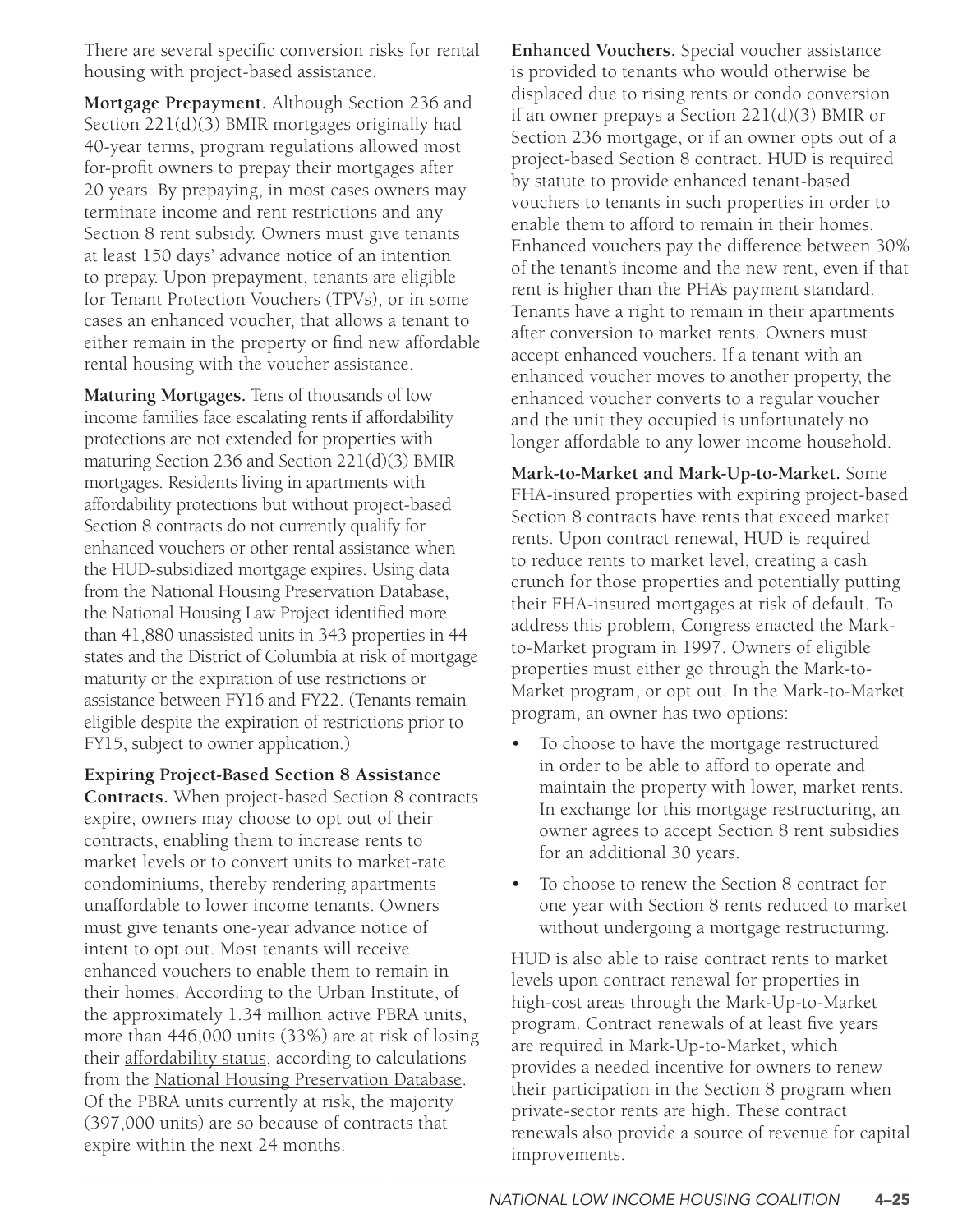**Troubled Properties.** HUD multifamily properties may be at risk when a property is in poor financial or physical condition. An owner in default on a HUD-assisted mortgage could result in termination of the Section 8 subsidy through HUD's foreclosure and property disposition process. Since 2005, however, Congress has used appropriations acts to renew the so-called Schumer Amendment. The provision requires HUD to maintain a project-based Section 8 contract at foreclosure or disposition sale as long as the property is in viable condition. If not viable, HUD can, after consulting tenants, transfer the Section 8 subsidy to another property.

Another risk is that of HUD terminating a Section 8 contract mid-term or refusing to renew the Section 8 contract if there is a serious violation of the terms of the Section 8 Housing Assistance Payment contract. Appropriations act provisions since FY06 have allowed HUD to transfer projectbased assistance, debt, and use restrictions from properties that are physically obsolete or not financially viable to another project. Residents must be notified and consulted.

**Rental Assistance Demonstration.** Through RAD, HUD may convert expiring Rent Supp or RAP contracts to a long-term PBV contract. Currently, Rent Supp and RAP contracts can only be extended for a one-year term, making it difficult to finance a rehabilitation project. By allowing owners to convert to a longer-term PBV contract, the affordability of the apartments will be maintained and owners will be able to finance recapitalization projects.

**Provisions of FY17 Appropriations Act.** The FY17 Appropriations Act had five key provisions affecting project-based programs:

- 1. RAD is extended into 2020. The Act also raised the number of public housing units that can participate in the program from 185,000 to 225,000.
- 2. A \$5 million set-aside was allocated within the public housing TPV account to provide TPVs or enhanced vouchers to at-risk tenants living in buildings with expiring HUD-insured mortgages (e.g., Rent Supp) or expiring RAP contracts that do not qualify tenants for enhanced vouchers. Tenants would have to be in jeopardy of paying more than 30% of income for rent in properties located in low-vacancy areas. These vouchers could also be project-based.
- 3. The Schumer Amendment was renewed for FY17, generally requiring HUD to preserve project-based contracts on troubled properties before or during the foreclosure process, canceling HUD's prior policy of automatically terminating contracts. This provision also required HUD to notify tenants and obtain their consent before HUD abates a contract and relocates tenants for major health and safety threats.
- 4. Section 8 transfer authority is renewed, allowing HUD to transfer a Section 8 contract, debt, and use restrictions from a financially troubled or physically obsolete building to another building or buildings. This provision allows transfers to be completed in phases, and permits the number of units in the receiving property to be fewer than in the original if those units were unoccupied and the reconfiguration is justified by current market conditions.

The Act added a new requirement that property owners receiving housing assistance payments must comply with state and local standards regarding the physical condition of a property. The Act reiterated the regulatory and contractual obligation that owners receiving housing assistance payments must maintain decent, safe, and sanitary conditions. HUD's enforcement protocol was expanded to include PBRA properties with a Uniform Physical Condition Standards score of 60 or less or properties that fail to certify in writing to HUD within three days that all Exigent Health and Safety deficiencies identified by the inspector at the property have been corrected. The Act eliminated a requirement for HUD to develop a Compliance and Enforcement Plan, but instead required HUD to issue a Notice of Default. The Act also modified HUD's enforcement reporting system. As of publication time, Congress had passed a Continuing Resolution (CR) funding all federal programs at FY17 levels through December 8, 2017.

### HUD PRESERVATION ACTION

In 2017, HUD encouraged the preservation of the existing multifamily housing stock through several regulatory actions. First, HUD issued announced TPV awards for FY16 to public housing agencies under the Section 8 Housing Choice Voucher (HCV) Program. In addition, HUD implemented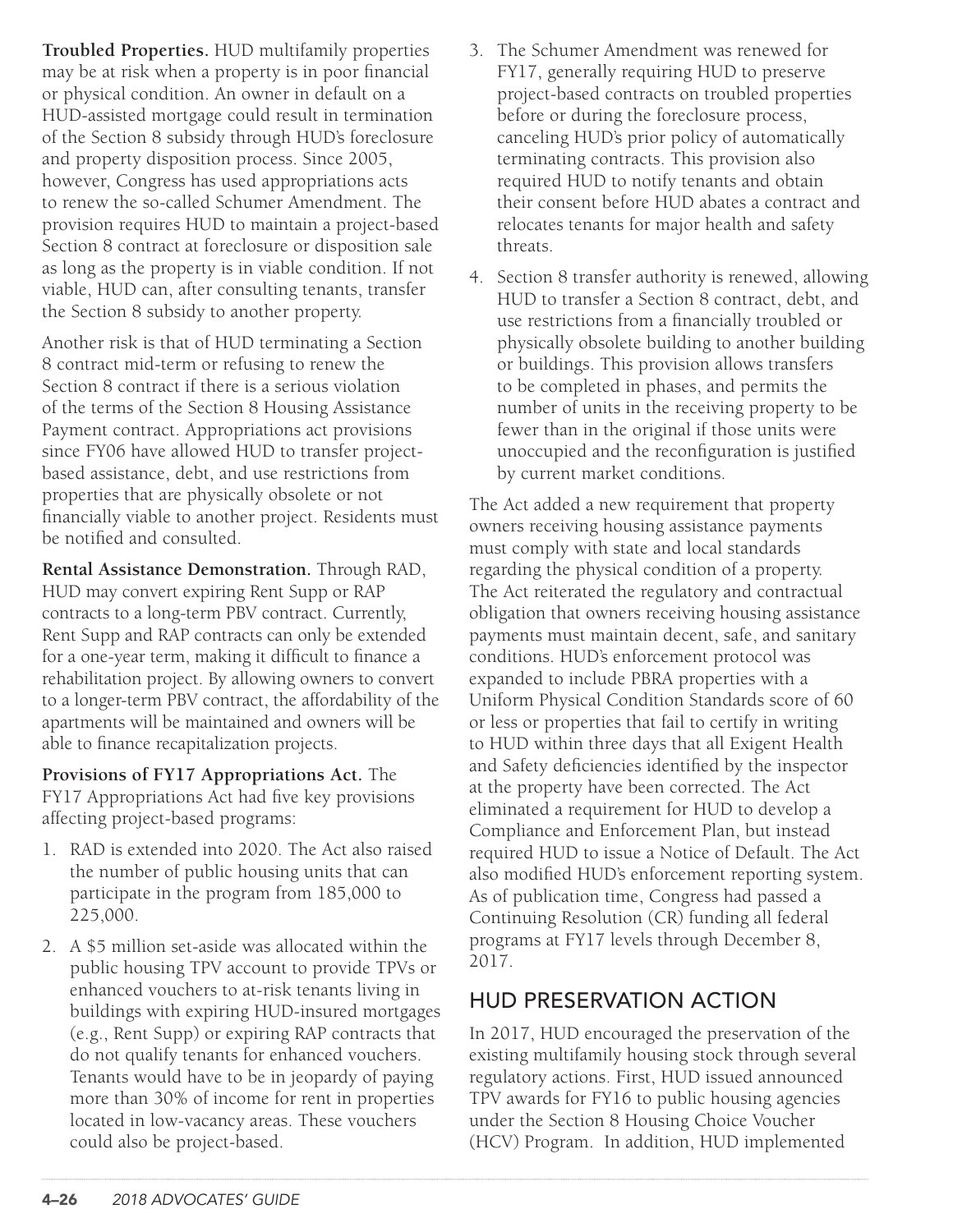the Housing Opportunity Through Modernization Act of 2016 (HOTMA) and requested public comments on several provisions related to the HCV and PBV programs. HUD published its [HUD](http://hudexchange.us5.list-manage2.com/track/click?u=87d7c8afc03ba69ee70d865b9&id=01ede7c8ef&e=21f0c48a35)  [Preservation Workbook: Successful Stewardship](http://hudexchange.us5.list-manage2.com/track/click?u=87d7c8afc03ba69ee70d865b9&id=01ede7c8ef&e=21f0c48a35)  [of Multifamily Housing Recapitalization](http://hudexchange.us5.list-manage2.com/track/click?u=87d7c8afc03ba69ee70d865b9&id=01ede7c8ef&e=21f0c48a35) and a [Recapitalization Excel Tool](http://hudexchange.us5.list-manage2.com/track/click?u=87d7c8afc03ba69ee70d865b9&id=98f7463bbe&e=21f0c48a35) to help property owners through the process of developing a preservation strategy for their HUD-insured and/or assisted multifamily affordable rental properties. HUD also updated many sections of its 4350.1 HUD Handbook on Multifamily Asset Management and Project Servicing and its Section 8 Renewal Policy Guidebook.

# TIPS FOR LOCAL SUCCESS

Preservation of affordable rental housing is usually undertaken by mission-driven developers often regional or national nonprofits. The most successful local efforts include early identification of properties at risk of conversion, as well as active partnerships with tenants, local HUD officials, state and local housing officials, and lenders and investors with a shared commitment to preserving affordable rental housing.

Subsidized multifamily rental housing can be at risk of leaving the affordable housing stock for any number of reasons, such as an owner's intent to prepay a subsidized mortgage or not renew a project-based rental subsidy contract, or uninhabitable living conditions prompting a HUD foreclosure.

Having a local database of subsidized multifamily rental housing is an essential tool for preserving assisted housing in a community because it provides an inventory of properties available to low-income households, their location, and factors threatening the affordability of each project.

Many projects benefit from multiple layers of subsidy. HUD makes data on specific affordable housing programs available to the public, but nowhere does HUD combine these files into one database that counts each subsidized project only once and associates it with all of the subsidies that make it affordable to low income households. NLIHC has a publication that spells out how to create an easy-to-use database. See Chapter 5 of *The Preservation Guide*, located at: [http://nlihc.org/library/other/preservation/](http://nlihc.org/library/other/preservation/guides/2010) [guides/2010](http://nlihc.org/library/other/preservation/guides/2010) 

NLIHC and the Public and Affordable Housing Research Corporation created the National Housing Preservation Database, a tool for preserving the nation's affordable rental housing. It provides integrated information on all housing subsidies for each federally subsidized project. It also enables advocates and researchers to easily quantify the supply of federally assisted affordable housing in any geographic area, while at the same time establishing a baseline of subsidized affordable units against which future levels can be measured. The database is at: <http://www.preservationdatabase.org>

#### WHAT TO SAY TO LEGISLATORS

Advocates should urge legislators to provide sufficient funding to renew all project-based Section 8 contracts for a full 12 months in FY18. If Congress moves forward with another long-term CR, explain that an anomaly will be needed to fully fund all project-based rental assistance contracts for the entire year, given necessary adjustments to rental contracts.

Members of Congress should be asked to support preservation features of the RAD program and improvements to the project-based voucher program to allow housing authorities, developers, and owners to preserve the existing housing stock. In addition, advocates should urge reintroduction of broad legislation to preserve assisted housing that would:

- Provide grants and loans to for-profit and nonprofit housing sponsors to help ensure that properties can be recapitalized and kept affordable.
- Allow owners to request project-based assistance in lieu of enhanced vouchers.
- Protect the rights of states to enact preservation and tenant protection laws that will not be preempted by federal law.
- Ensure data needed to preserve housing are publicly available and regularly updated, and allow for the creation of a single database for all federally assisted properties based on a unique identifier for each property.
- Authorize rural housing preservation program for Rural Development Section 515 properties.